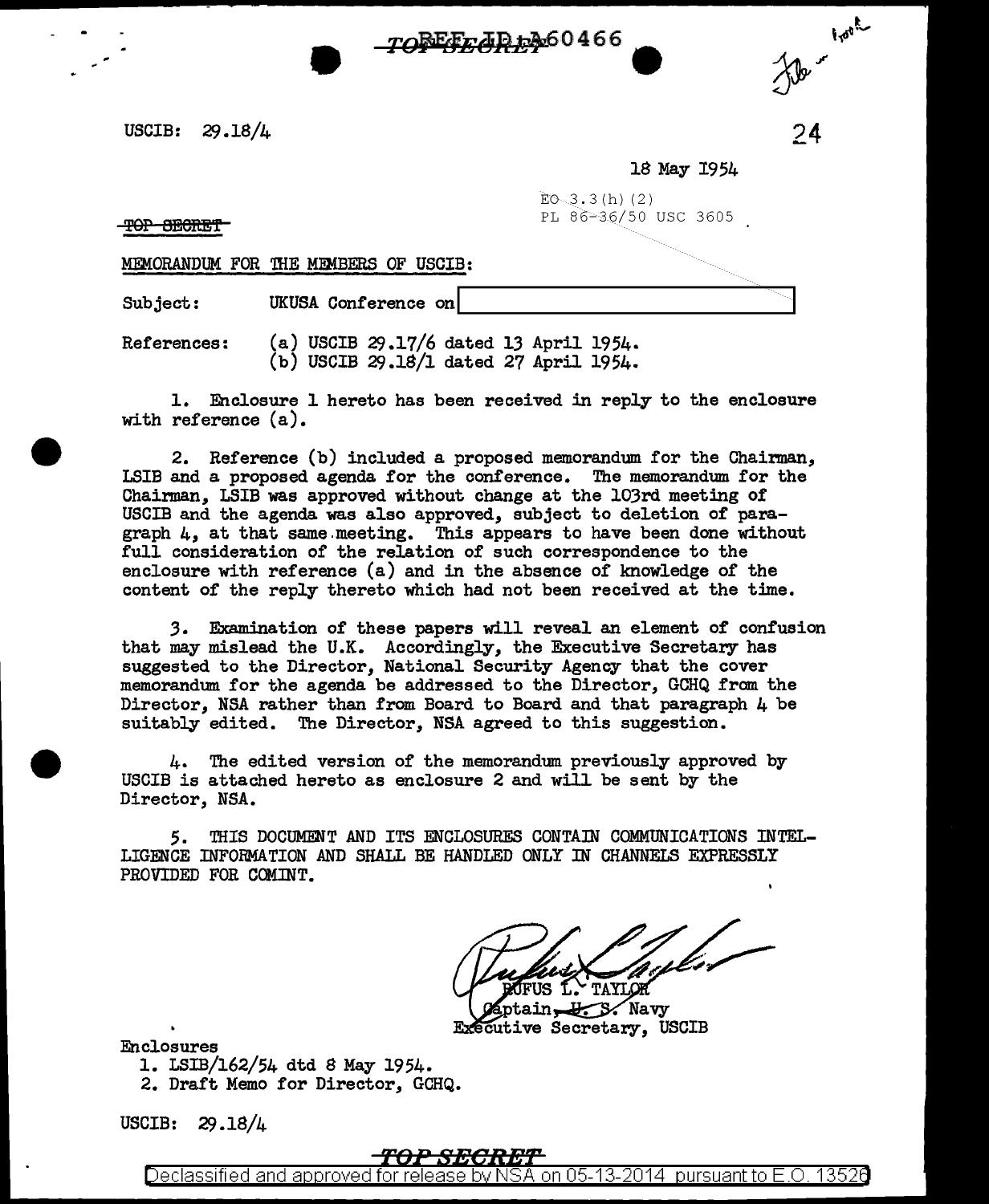TOP SECRET

LONDON.

TOP SEGAD: A60466

8th May, 1954.

 $EO$  3.3(h)(2) PL 86-36/50 USC 3605

Chairman, United States Communications Intelligence Board.

Your memorandum proposing a conference to discuss the broad problem of U.S. and U.K. COMINT arrangements with the was considered by my Board on Tuesday, 4th May 1954.

2. L.S.I.B. shares the views expressed by your Board and would welcome such a conference.

3. I am asking Director, G.C.H.Q. to communicate with Director, N.S.A. to work out details of place, time and agenda, as you suggest.

PL 86-36/50 USC 3605

/s/ Chairman London Signal Intelligence Board. Enclosure 1 with dtd 18 May 1954.

**'f'(JP SECltEf"**